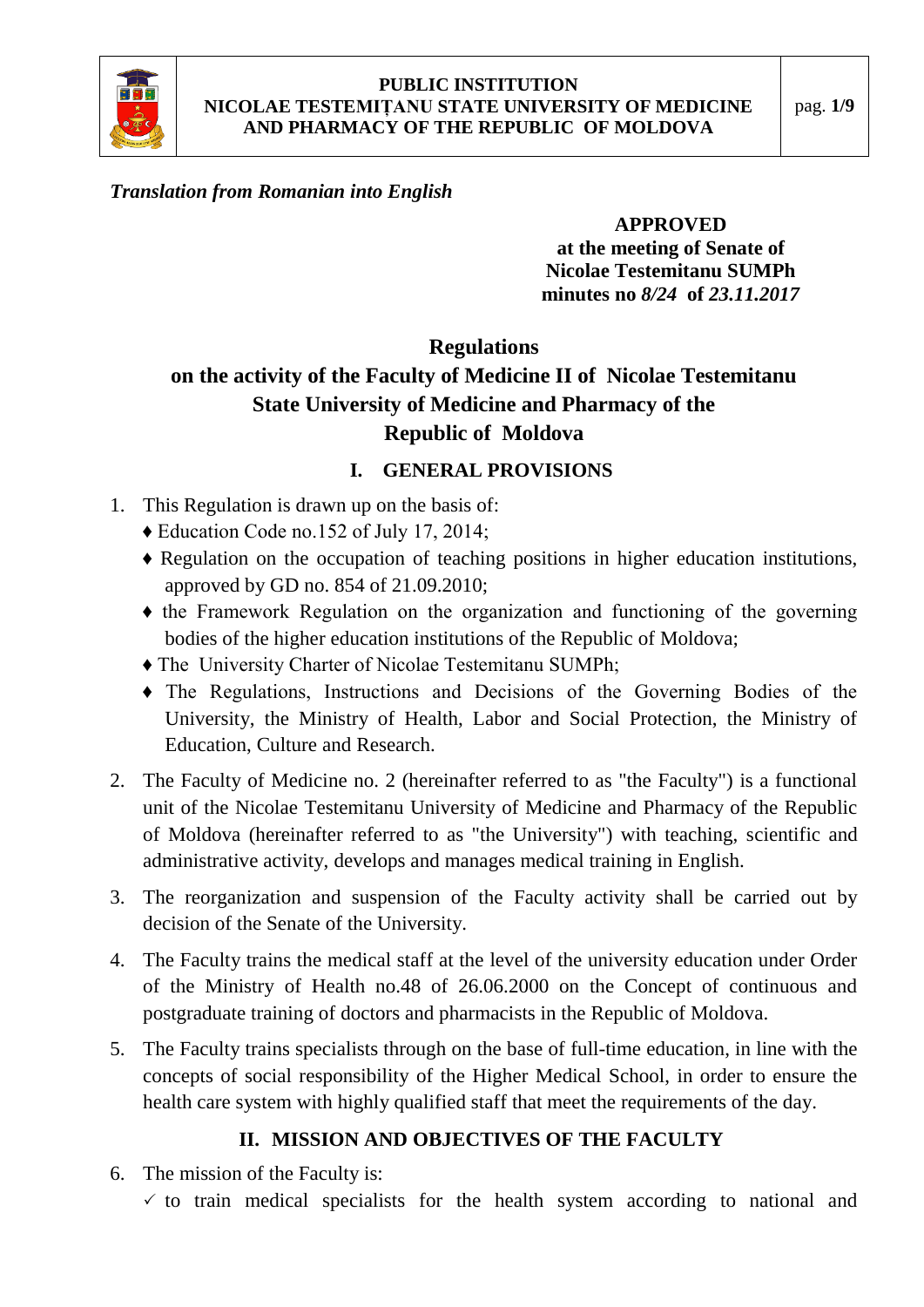

international standards;

- $\checkmark$  to develop scientific research according to national and international standards, including in collaboration with institutions in the country and abroad;
- $\checkmark$  to provide qualified medical services, according to the needs of the health system;
- $\checkmark$  to promote the general human values, the spirit of critical thinking and free expression;
- $\checkmark$  to be responsive to the aspirations and needs of the academic community.
- 7. Objectives of the faculty:
	- $\checkmark$  organization of modern medical education in the framework of licence higher and integrated education, flexible in accordance with the accepted national and international standards, including the requirements of the Bologna Declaration;
	- $\checkmark$  training of multilaterally developed medical specialists, endowed with decent moral principles, knowledge and practical skills indispensable for the qualified, competent and responsible exercise of professional obligations;
	- $\checkmark$  selection, orientation and preparation of students for practical, research and didactic activity;
	- $\checkmark$  training of citizens from other countries in the traditions of the national medical school adjusted to the training requirements of the specialists in the countries of origin;
	- $\checkmark$  implementation of the results of scientific researches and advanced world achievements in the field of medicine, in order to continuously develop the quality of health services;
	- $\checkmark$  ensuring the basic social needs of students;
	- $\checkmark$  implementation of modern technologies in the process of knowledge training and evaluation;
	- $\checkmark$  promoting and developing interuniversity cooperation with similar institutions and medical centers in other countries as well as academic and professional mobility;
	- $\checkmark$  promotion of national and universal culture and values;
	- $\checkmark$  cultivating the tradition of free thinking and academic democracy in the spirit of respect for human rights and fundamental freedoms and the principle of the rule of law.
	- $\checkmark$  organizing the continuing study of the teaching staff in similar medical faculties abroad;
	- $\checkmark$  coordinating teaching and research activities of chairs and subdivisions;
	- $\checkmark$  ensuring the quality of the studies.

# **III. THE ORGANIZATIONAL STRUCTURE**

- 8. The organizational structure of the Faculty is approved by decision of the Senate of the University and includes teaching departments, chairs, scientific laboratories, centers, other subdivisions.
- 9. Within the Faculty of Medicine No. 2, the Quality Assurance and Curriculum Evaluation Commission is approved by the Faculty Council.
- 10. The Competition Commission acts at the Faculty.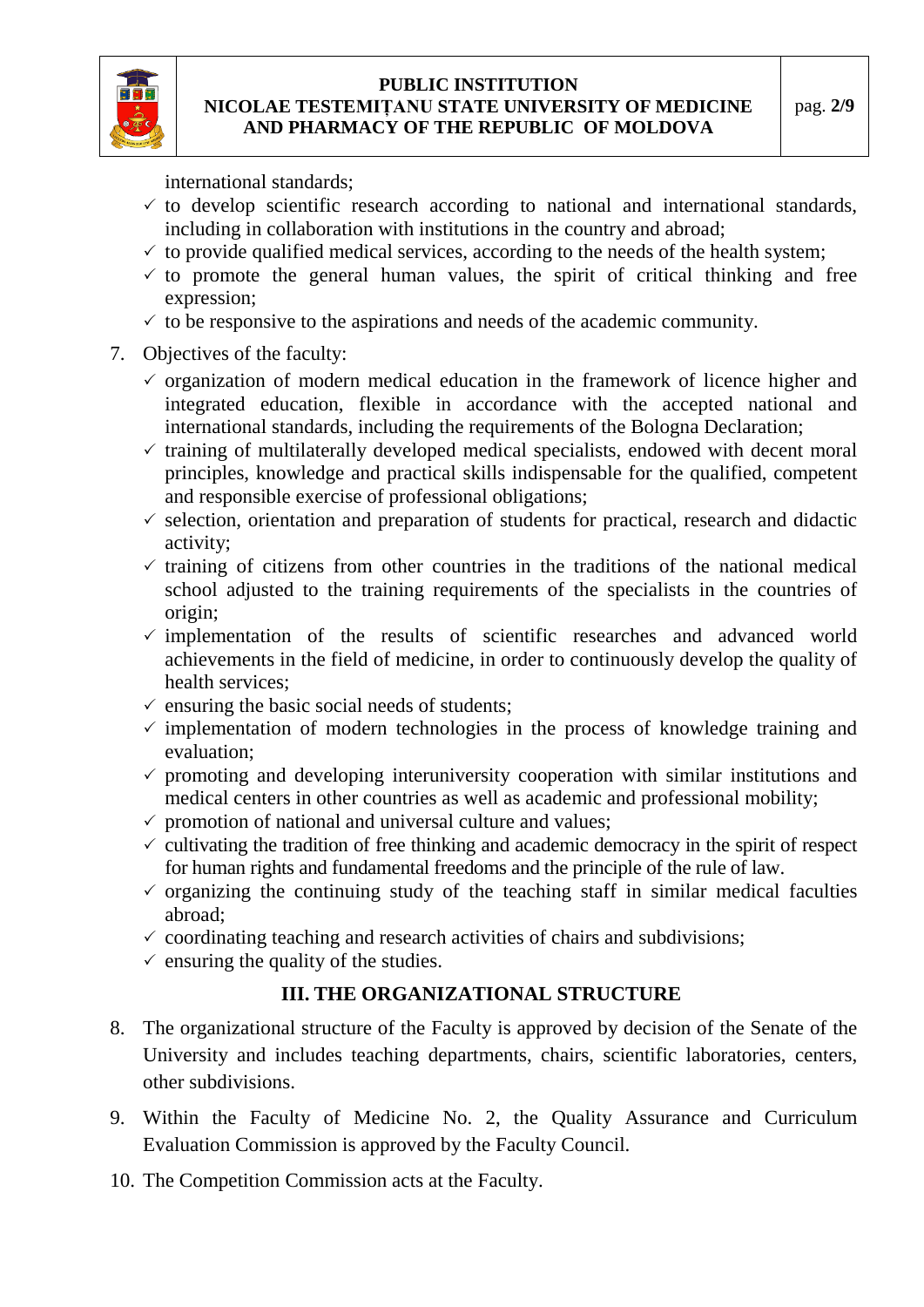

### **IV. FACULTY MANAGEMENT**

# *IV.1. FACULTY COUNCIL*

- 11. The **Faculty Council** is the governing body of the faculty, which organizes, coordinates and ensures the development of the didactic and scientific process at the faculty level. The members of the faculty council are, as a rule, persons with a scientific and scientific and didactic title.
- 12. The governing body of the Faculty is the Faculty Council, which is elected for a term of 5 years, in accordance with the Regulation on the employment of teaching and management positions and the election of the governing bodies in higher education institutions, approved by the Rector of the University.
- 13. The Faculty Council is composed of teaching staff, students. All faculty subdivisions are represented in the Council, based on the observance of the principle of equality of rights. The Faculty Council consists of: the Dean, Vice-Deans, heads of the Chairs, the Presidents of the Teaching and Student Faculty Trade union Committees, plus a number of members determined in proportion to the number of teaching staff they represent, as well as students in the proportions of 1/4 of the total staff of the Council.
- 14. The Dean of the Faculty is the President of the Faculty Council; Vice-President is one of the Vice-deans.
- 15. The Secretariat activity and the organizational aspects of the meetings of the Faculty Council are carried out by the Secretary of the Council, elected by open vote of the members of the Council.
- 16. The Faculty Council works in ordinary, monthly and extraordinary meetings.
	- $\checkmark$  Ordinary meeting is convened by the Dean at least 3 calendar days before the meeting;
	- $\checkmark$  The extraordinary meeting is convened at the request of the Office of the Faculty Council or at least 1/3 of the total number of the members of the Council with at least 1 calendar day before the performance.
- 17. The Board of the Faculty has the following duties:
	- a) to summarize the proposals and initiatives of the chairs, to establish the faculty development strategy and directions, to examine the study plan and submit it for approval to the Senate of the University,to approve the curriculum of the departments, to evaluate the timetable of the didactic activities, practical internships and exams;
	- b) to analyze and monitor the quality of the methodical, didactic and scientific process;
	- c) to appoint evaluation committees and set their objectives;
	- d) to approve the Senate proposals regarding the setting up or abolition of chairs or research units;
	- e) to approve the competition commissions for the filling of the teaching positions according to the regulations in force;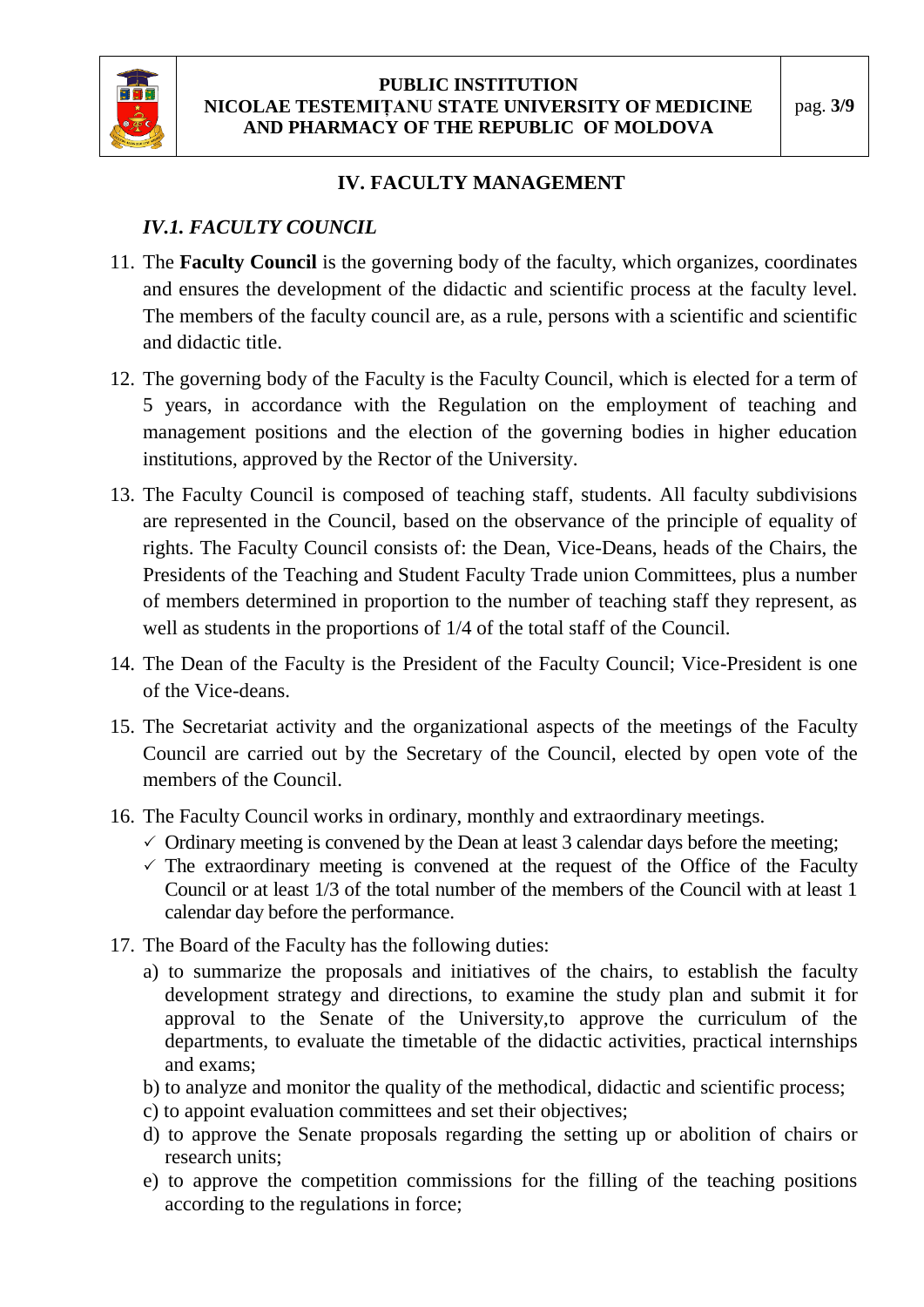

- f) to analyze the scientific research activity of the students;
- g) to submit to the Senate proposals for granting the title of professor-consultant.
- h) to advise and submit to the Senate / Senate Office suggestions regarding the use of the faculty assets;
- i) to examine the cases of non-observance of the university regulations in force and submits proposals to the Rector for sanctions;
- j) to approve the Dean's report on the teaching, methodological, didactic and scientific activity of the faculty.

### *IV.2. THE BOARD OF THE FACULTY COUNCIL*

- 18. The Board of the Faculty Council ensures the operative management of the faculty between the meetings of the Faculty Council.
- 19. The Board of the Faculty Council is composed of:
	- $\checkmark$  dean:
	- $\checkmark$  vice-deans:
	- $\checkmark$  Secretary of the Faculty Council;
	- $\checkmark$  Representatives of students.
- 20. The Board of the Faculty Council has the following duties:
	- $\checkmark$  to update the activity regulations of the faculty and proposes it for approval to the Senate;
	- $\checkmark$  to monitor the implementation of decisions of the Senate, the Faculty Council and the Admissions Commission.
	- $\checkmark$  to develop, update and monitor the fulfillment of the Educational Plan;
	- $\checkmark$  to manage the use of the Faculty assets;
	- $\checkmark$  to submit to the Faculty Council for approval proposals for setting up or abolishing the faculty subdivisions;
	- $\checkmark$  to submit proposals for the application of disciplinary sanctions to the Faculty Council;
	- $\checkmark$  to coordinate the preparation for the ordinary and extraordinary meetings of the Faculty Council;
	- $\checkmark$  to convene the extraordinary meetings of the Faculty Council, as the case;
	- $\checkmark$  to approve the transfer of students from one group to another or between the series;
	- $\checkmark$  to solve social problems.

# *IV.3.QUALITY ASSURANCE AND CURRICULUM EVALUATION COMMISSION*

- 21. The Quality Assurance and Curriculum Evaluation Commission is common to the Medicine Faculties No. 1 and Medicine No. 2 and is approved by the Councils of both Faculties.
- 22. The Commission shall monitor and evaluate the quality assurance strategies and policies and the curricular reform process in accordance with the regulations in force.
- 23. The Commission carries out its activity on the basis of the *Organization and Activity Regulation of the Commission for quality assurance and curricular assessment at*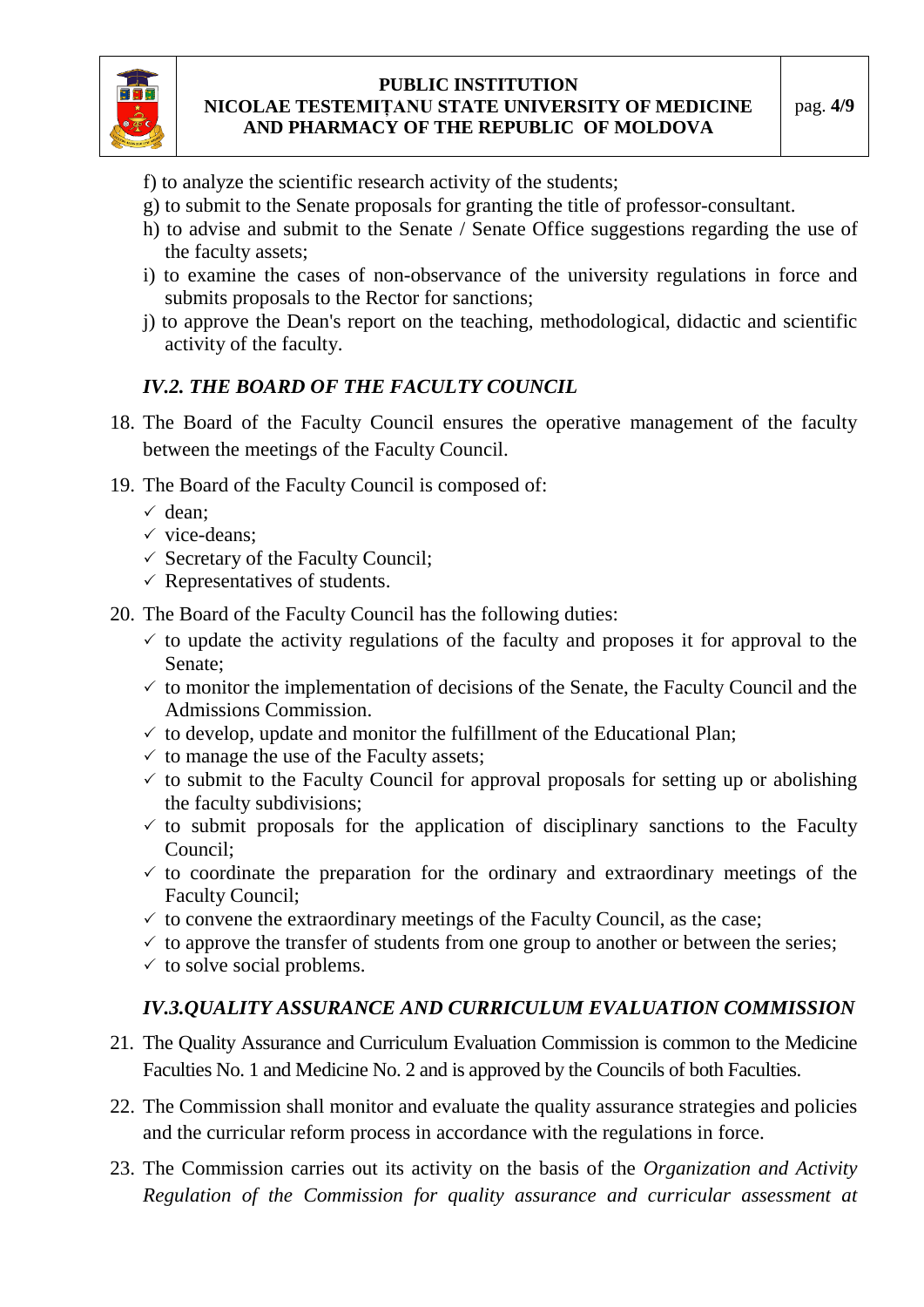

*faculty level at Nicolae Testemitanu State University of Medicine and Pharmacy of the Republic of Moldova* approved by the Senate of the University and the Activity Plan, approved annually at the first meeting of the Commission.

# *IV.4. COMPETITION COMMISSION*

- 24. The competition commission of the Faculty is approved by order of the Rector at the Dean's proposal.
- 25. The competition commission aims at organizing and effectively conducting the process of evaluation and selection of the candidates for filling the scientific and didactic positions at the departments of the Faculty, based on Government Decision no. 854 of 21.09.2010 on the approval of the Regulation on the occupation of teaching positions in higher education institutions.
- 26. The Competition Commission is composed of a president, secretary and three members, with and are active in the faculty departments.
- 27. The activity of the Competition Commission is coordinated by the Dean of the Faculty and the Director of the Human Resources Department.
- 28. The Commission shall be convened when a public contest for the filling of scientific and teaching positions is announced and examines the files submitted by the head of the respective chair, accompanied by the Rector's request signed by the Rector and the extract from the minutes of the meeting.
- 29. The meeting of the Competition Commission is chaired by the committee chairman and the decisions are taken by open vote with the simple majority vote.
- 30. The minutes shall be taken for each meeting, outlining the covered subjects and the decisions taken.

### *IV.5. THE DEAN OF THE FACULTY*

- 31. The executive management of the faculty is carried out by the Dean who represents the Faculty in the University, at national and international levels.
- 32. The Dean of the Faculty is elected once in 5 years through a public contest, in accordance with the University Charter and the Regulation on the organization and running of the contest for the employment of the leading positions.
- 33. The Dean appoints vice-deans from the teaching staff with academic degree, who are validated by the Faculty Council and approved by order of the Rector of the University.
- 34. The Dean reports directly to the Rector of the University and Vice-Rectors in fields of activity.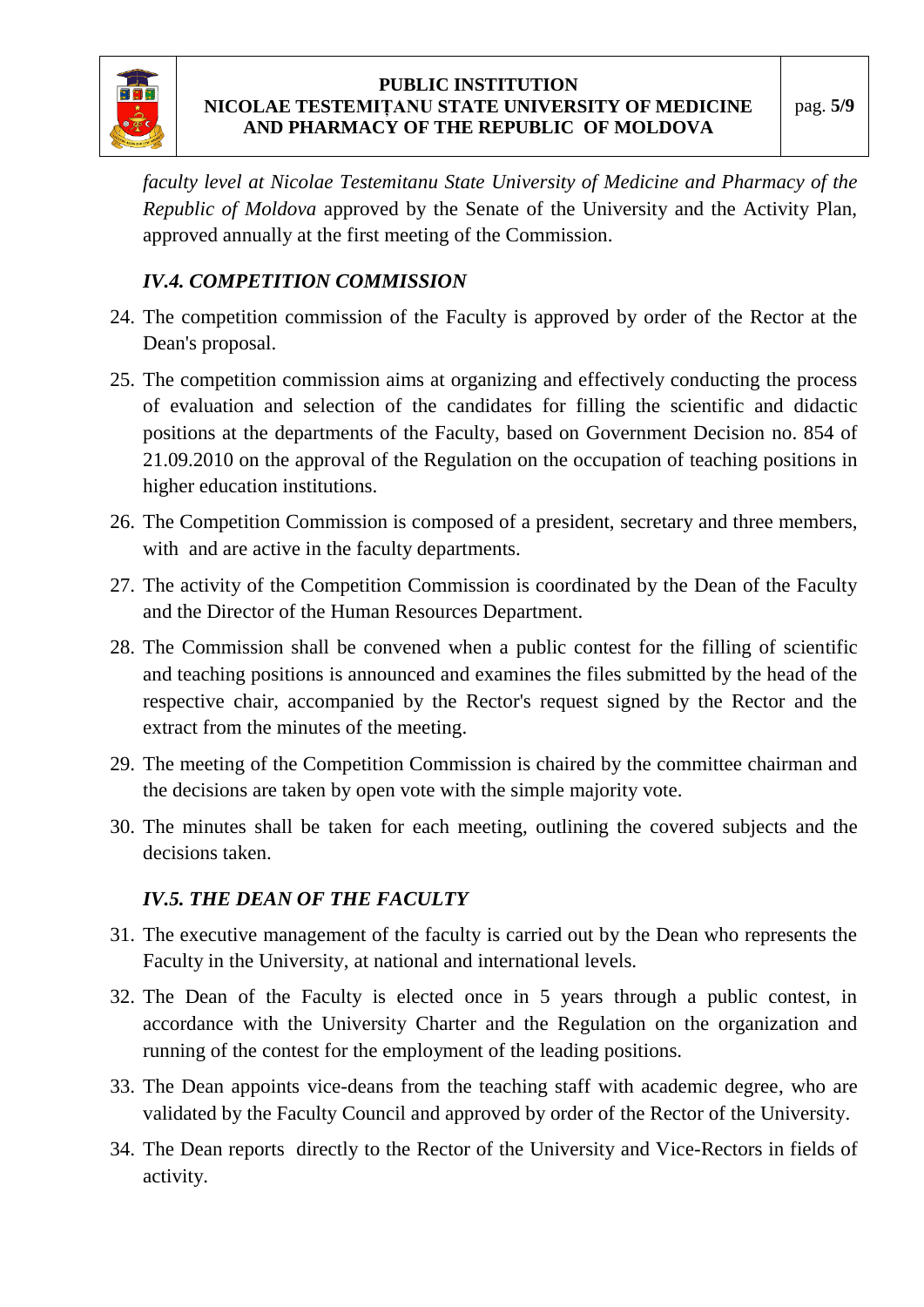

- 35. The Dean performs the following functions:
	- a. exercising the general management of the Faculty;
	- b. representation of the Faculty within the institution and in relations with other physical and legal persons;
	- c. elaborates the strategic development of the Faculty;
	- d. bearing responsibility for compliance with the Quality Management System;
	- e. coordinating the activity of the Board of the Faculty Council;
	- f. signing documents on behalf of the faculty;
	- g. organization, coordination and monitoring of the implementation of methodological, didactic and research processes within the faculty;
	- h. ensuring theimplementation of decisions taken by the Faculty Council, the Senate of the University and orders of the rector;
	- i. bearing responsibility for drawing up the study plan on disciplines of the Faculty;
	- j. proposal to expel students from list of the Faculty;
	- k. submitting to the Rector applications for employment or dismissal of the technical and administrative staff of the Faculty;

l. bearing the responsibility for the disciplinary compliance by the faculty staff; m. bearing the responsibility for the proper conduct of job competitions.

# *IV.6. VICE-DEANS*

- 36. Vice-Deans are appointed and dismissed from the post by order of the Rector of the University on the basis of the Dean's proposal.
- 37. The Vice-Deanss are members of the Faculty Council and the Board of the Faculty Council.
- 38. The Vice-Deans have the following duties:
	- a) performing the tasks delegated by the Dean;
	- b) bearing the responsibility for organizing the study process;
	- c) drawing up the examination session timetable, monitoring the session process;
	- d) systematization of the information regarding the students' choice in selecting the optional subjects for the respective year of study and information of the departments;
	- e) organizing meetings with the heads of the groups regarding the fulfillment of their commitment to the organization of the educational work in groups, setting up the tasks;
	- f) monitoring the students' compliance with the internal regime of the hostels;
	- g) responsiblity for the compliance with the provisions of the Quality Management System;
	- h) participation in the implementation of academic mobility and score equivalence.

# *IV.7. METHODOLOGIST / METHODOLOGIST COORDINATOR*

- 39. Duties and Obligations of Methodologist/ Methodologist Coordinator:
	- a) technical support in student group formation;
	- b) work with the students' personal files;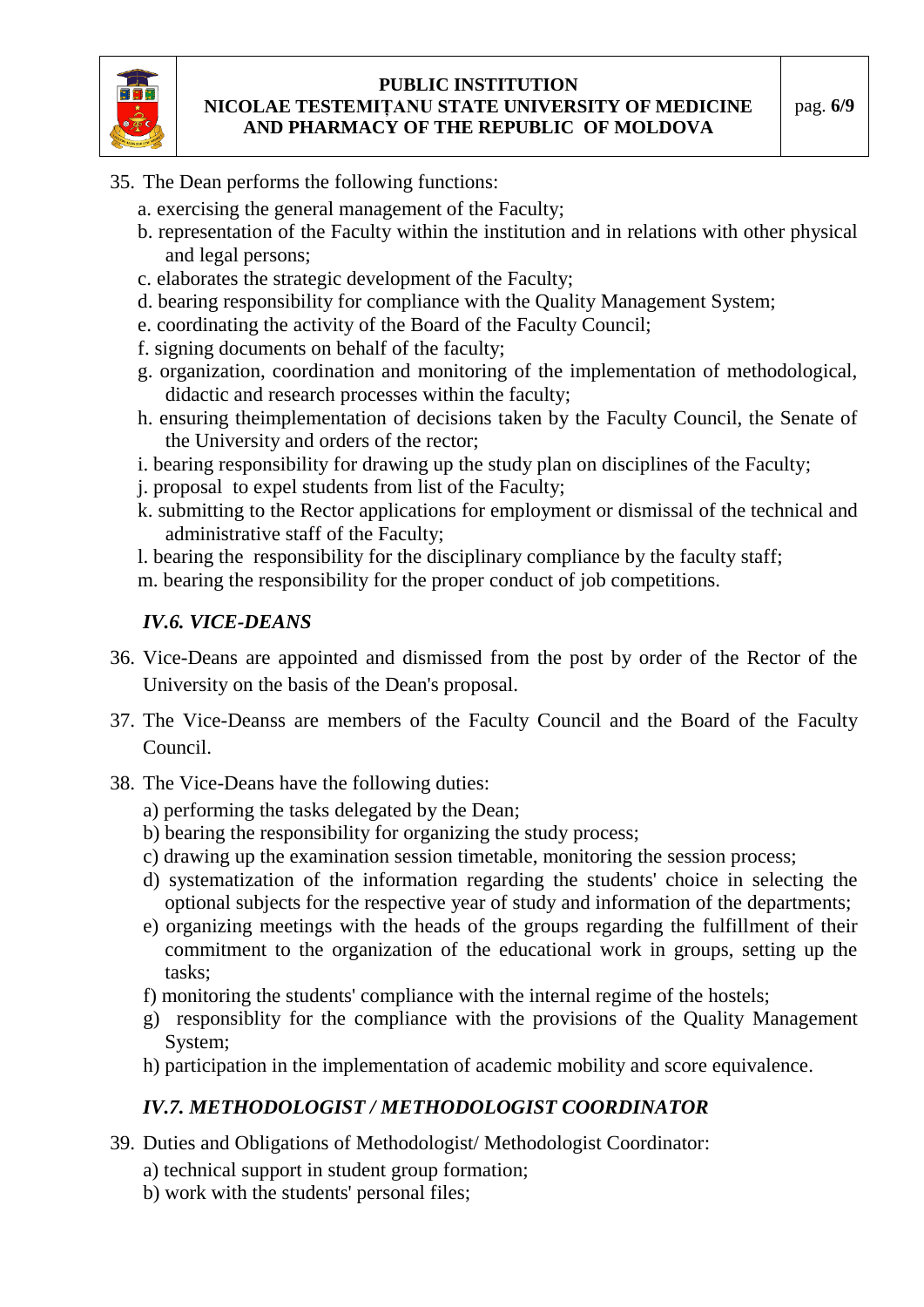

- c) writing and delivering papers to students;
- d) ensuring communication with students through different means;
- e) drawing up and filling in the personal records of the students;
- f) registration of examination sheets;
- g) completing and registering the provisions for the recovery of absences, transfers in groups;
- h) technical processing of orders at the Faculty level;
- i) ensuring the interaction with the teaching subdivisions;
- j) issuance of bypass sheets in cases of expulsion (release);
- k) technical processing of the program difference for students re-established to studies;
- l) editing the necessary documents at the Faculty;
- m) completion of the necessary documents for the graduation examinations;
- n) collaboration with the archive service;
- o) compliance with the professional ethics code.

# **V. DEPARTMENTS / CHAIRS AND LABORATORIES**

- 40. The Department / Chair is the basic structural and functional subdivision of the faculty, which operates under the Regulation on the Organization and Functioning of the Department / Chair approved by the University Senate.
- 41. The staff of the Department / Chair shall be composed of teaching and scientific staff, and, where appropriate, auxiliary teaching staff.
- 42. At the department / chair level, the following activities are carried out:
	- a) *didactic activities*: lectures, practical classes, undergraduate internships, seminars both for the integrated and postgraduate university studies, according to the curriculum and the function states;
	- b) *research activities* in accordance with research plans and contracts;
	- c) *administrative activities*, according to the job description;
	- d) *coordination of clinical activity*, if applicable.
- 43. The decision to set up and abolish the department / chair is taken by the Faculty Council, by the vote of the qualified majority of the members, expressed by open vote and subject to the approval of the Senate.
- 44. The department / chair is headed by the head.
- 45. The rights and obligations of the teaching staff of the Faculty are stipulated in the job descriptions and the individual labor contracts
- 46. The research laboratories, which operate within the teaching subdivisions, consist of teaching and scientific staff.
- 47. The basic function of the research laboratories is to carry out the scientific activities according to the approved plan.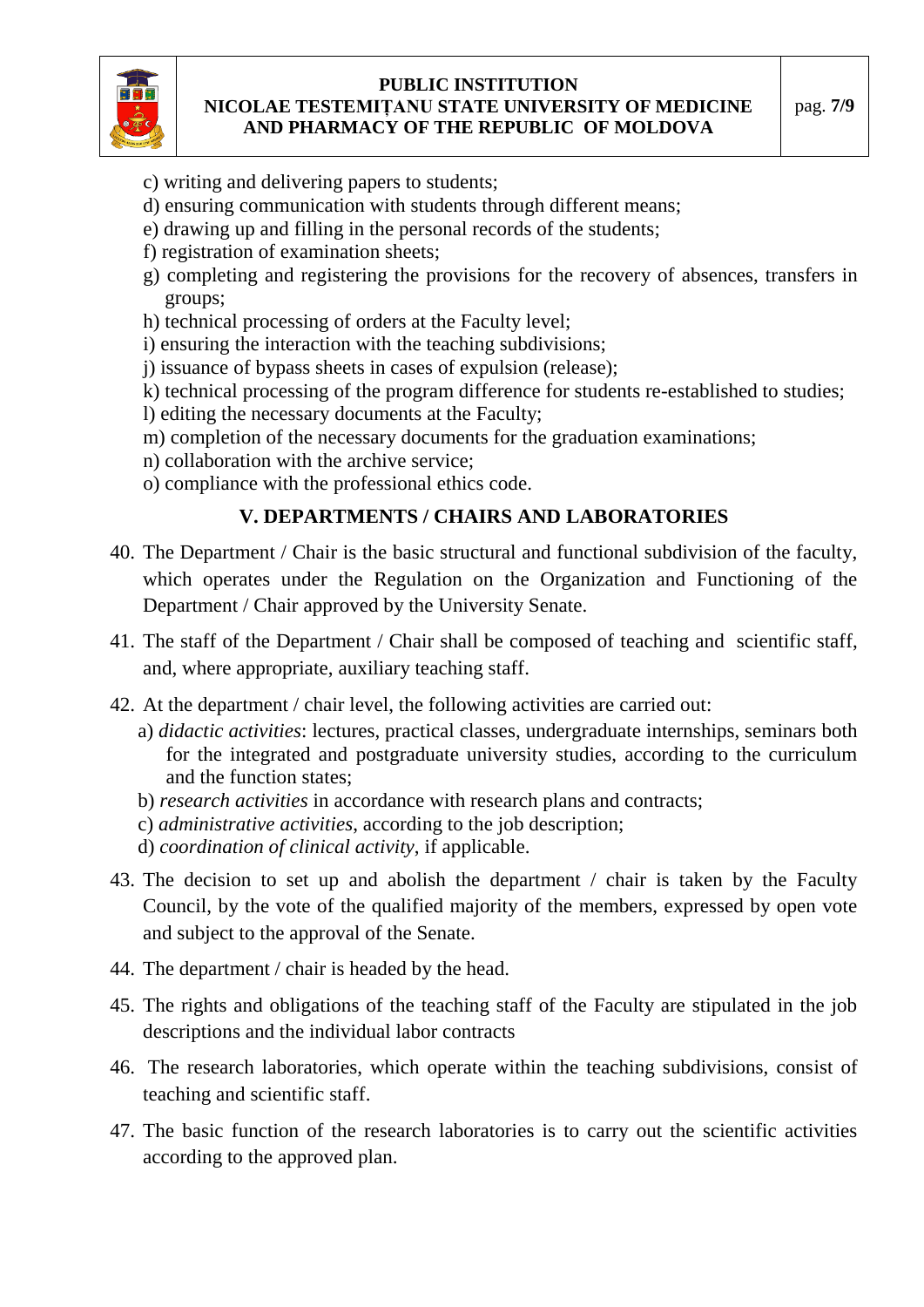

# **VI. THE DEVELOPMENT OF THE TEACHING PROCESS IN THE FACULTY**

- 48. At Nicolae Testemitanu State University of Medicine and Pharmacy the teaching process within the Faculty is carried out in accordance with the provisions of the Regulation for organizing the studies in higher education based on the National Credit Study System approved by the Senate.
- 49. The teaching-learning-evaluation process is carried out according to the Education Plan made up on the basis of the National Qualifications Framework and the Curriculum approved by the Senate.
- 50. Acquiring and maintaining the quality of the faculty student is done in accordance with the Regulation for the organization of studies in higher education based on the National Credit Study System at Nicolae Testemitanu State University of Medicine and Pharmacy.
- 51. Within the faculty, citizens of other countries are trained on a contractual basis.
- 52. At the Faculty the training is provided in English and is full-time.
- 53. The Faculty does not accept the transfer of students from other faculties of the University or other educational institutions from the country or from abroad, as well as parallel studies at two specialties within the University.
- 54. Short-term studies are not accepted.
- 55. The rights and obligations of the students of the Faculty are stipulated in the Regulation for organizing the studies in higher education based on the National Credit Study System at Nicolae Testemitanu State University of Medicine and Pharmacy.
- 56. The students of the Faculty, being foreign citizens, are obliged to comply with the rules of residence in the Republic of Moldova according to the legislation in force.

# **VII. MATERIAL AND TECHNICAL BASE**

- 57. The faculty is provided with offices, lecture halls and study rooms equipped with the necessary equipment and furniture.
- 58. The faculty is provided with a material and technical base which directly contributes to the activity, according to the provisions of this Regulation, approved under the established procedure.
- 59. The material and technical base of the faculty includes:
	- ♦ the material goods transmitted by the University;
	- ♦ the goods obtained, according to the law, from sponsorship, donations, humanitarian aid, technical aid, etc.
- 60. Managers appointed by order of the Rector are responsible for the material and technical base.